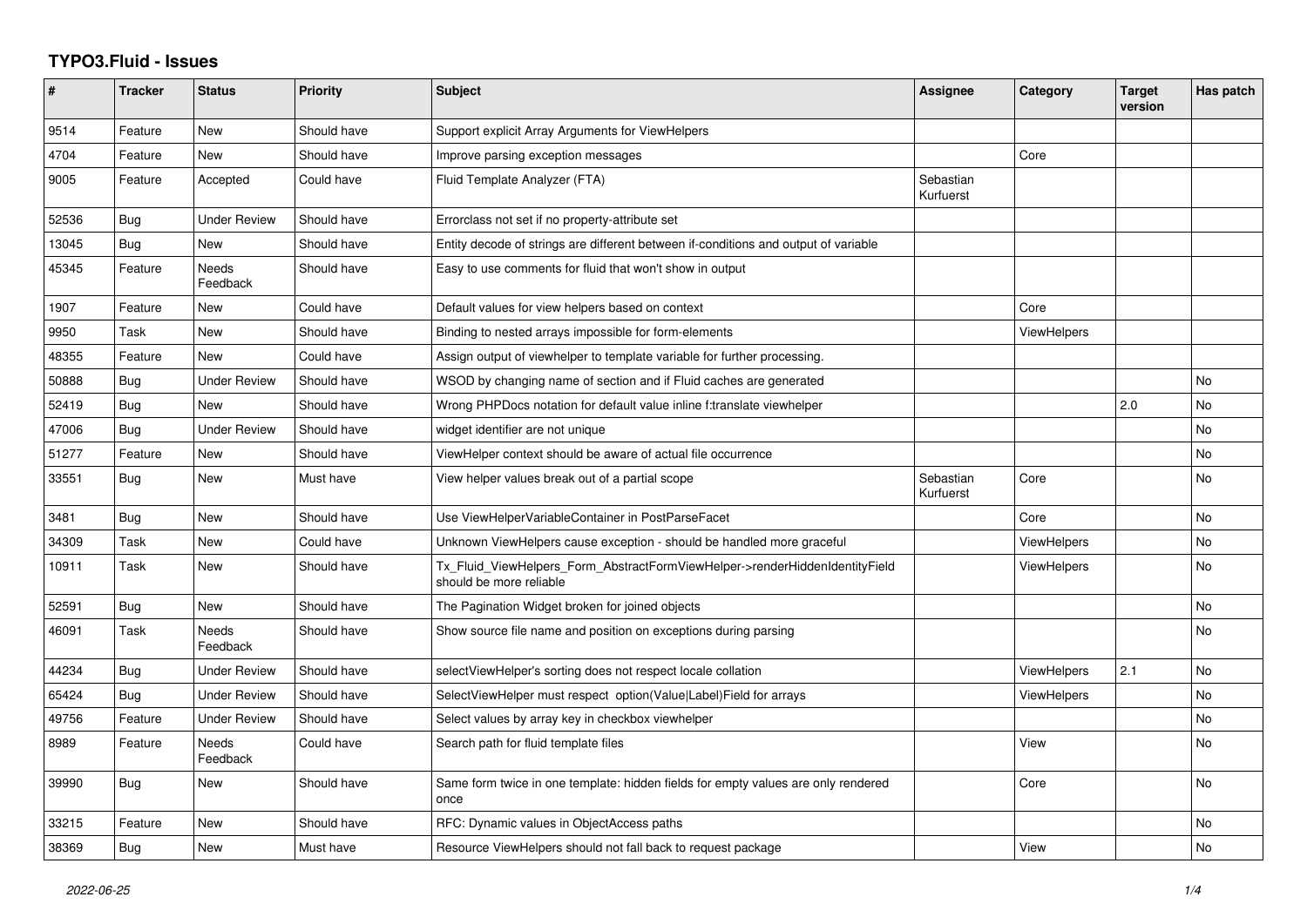| #     | <b>Tracker</b> | <b>Status</b>            | <b>Priority</b>      | Subject                                                                                       | <b>Assignee</b>             | Category           | <b>Target</b><br>version | Has patch |
|-------|----------------|--------------------------|----------------------|-----------------------------------------------------------------------------------------------|-----------------------------|--------------------|--------------------------|-----------|
| 54195 | Task           | <b>New</b>               | Should have          | Rename and move FormViewHelper's errorClass value, currently 'f3-form-error'                  | Adrian Föder                | ViewHelpers        |                          | No.       |
| 43072 | Task           | New                      | Should have          | Remove TOKENS for adding templates fallback in Backporter                                     |                             | View               |                          | No        |
| 43071 | Task           | New                      | Should have          | Remove TOKENS for adding fallback teplates in B                                               |                             |                    |                          | No        |
| 42743 | Task           | New                      | Should have          | Remove inline style for hidden form fields                                                    |                             |                    |                          | No        |
| 39936 | Feature        | <b>New</b>               | Should have          | registerTagAttribute should handle default values                                             |                             | <b>ViewHelpers</b> |                          | No        |
| 34682 | Bug            | <b>Under Review</b>      | Should have          | Radio Button missing checked on validation error                                              |                             | <b>ViewHelpers</b> |                          | No        |
| 45384 | Bug            | New                      | Must have            | Persisted entity object in widget-configuration cannot be deserialized (after reload)         |                             | Widgets            | 2.0.1                    | No        |
| 36655 | Bug            | <b>New</b>               | Should have          | <b>Pagination Links</b>                                                                       |                             | Widgets            |                          | No        |
| 53806 | <b>Bug</b>     | <b>Under Review</b>      | Should have          | Paginate widget maximumNumberOfLinks rendering wrong number of links                          | <b>Bastian</b><br>Waidelich | Widgets            |                          | No        |
| 60271 | Feature        | <b>New</b>               | Should have          | Paginate viewhelper, should also support arrays                                               |                             |                    |                          | No        |
| 5933  | Feature        | Accepted                 | Should have          | Optional section rendering                                                                    | Sebastian<br>Kurfuerst      | <b>ViewHelpers</b> |                          | No        |
| 40064 | Bug            | New                      | Must have            | Multiselect is not getting persisted                                                          |                             | ViewHelpers        |                          | No        |
| 33628 | <b>Bug</b>     | <b>Needs</b><br>Feedback | Must have            | Multicheckboxes (multiselect) for Collections don't work                                      | Christian Müller            | ViewHelpers        |                          | <b>No</b> |
| 42397 | Feature        | <b>New</b>               | Should have          | Missing viewhelper for general links                                                          |                             |                    |                          | <b>No</b> |
| 40998 | <b>Bug</b>     | <b>Under Review</b>      | Should have          | Missing parent request namespaces in form field name prefix                                   | Sebastian<br>Kurfuerst      | ViewHelpers        | 1.1.1                    | <b>No</b> |
| 28549 | <b>Bug</b>     | New                      | Should have          | make widgets cacheable, i.e. not implement childnodeaccess interface                          |                             |                    |                          | No        |
| 30555 | Feature        | New                      | Could have           | Make TagBuilder more extensible                                                               |                             | Core               |                          | No        |
| 26658 | Task           | <b>New</b>               | Won't have this time | Make Form ViewHelpers consistent                                                              |                             | <b>ViewHelpers</b> |                          | No        |
| 27607 | Bug            | <b>New</b>               | Must have            | Make Fluid comparisons work when first element is STRING, second is NULL.                     |                             | Core               |                          | No.       |
| 33394 | Feature        | Needs<br>Feedback        | Should have          | Logical expression parser for BooleanNode                                                     | Tobias Liebig               | Core               |                          | No        |
| 51100 | Feature        | New                      | Must have            | Links with absolute URI should have the option of URI Scheme                                  |                             | ViewHelpers        |                          | No        |
| 8491  | Task           | Needs<br>Feedback        | Should have          | link.action and uri.action differ in absolute argument                                        | Karsten<br>Dambekalns       | ViewHelpers        |                          | No        |
| 37095 | Feature        | New                      | Should have          | It should be possible to set a different template on a Fluid TemplateView inside an<br>action | Christopher<br>Hlubek       |                    |                          | No        |
| 55008 | Bug            | <b>Under Review</b>      | Should have          | Interceptors should be used in Partials                                                       | Christian Müller            |                    |                          | No        |
| 57885 | Bug            | New                      | Must have            | Inputs are cleared from a second form if the first form produced a vallidation error          |                             |                    |                          | No        |
| 56237 | Task           | New                      | Should have          | in-line (Condition) View Helpers should not evaluate on parsing                               |                             |                    |                          | No        |
| 28553 | Bug            | New                      | Should have          | improve XHProf test setup                                                                     |                             |                    |                          | No        |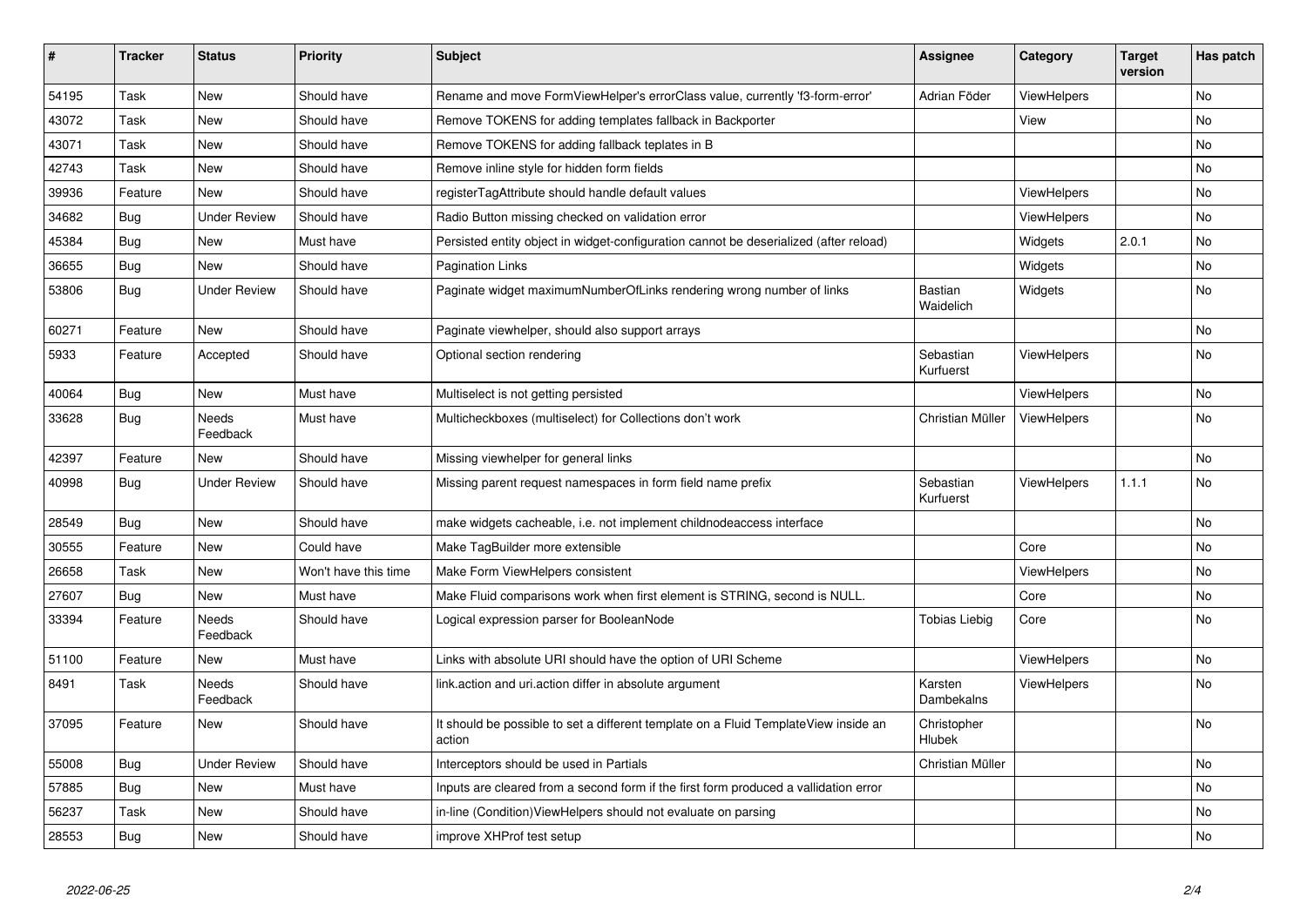| ∦     | <b>Tracker</b> | <b>Status</b>            | <b>Priority</b>      | <b>Subject</b>                                                                                       | <b>Assignee</b>             | Category    | <b>Target</b><br>version | Has patch |
|-------|----------------|--------------------------|----------------------|------------------------------------------------------------------------------------------------------|-----------------------------|-------------|--------------------------|-----------|
| 59057 | Bug            | <b>Under Review</b>      | Must have            | Hidden empty value fields shoud be disabled when related field is disabled                           | Bastian<br>Waidelich        | ViewHelpers |                          | No        |
| 45394 | Task           | New                      | Should have          | Forwardport Unit test for standalone view                                                            |                             | View        |                          | No        |
| 5636  | Task           | <b>Under Review</b>      | Must have            | Form_RadioViewHelper and CheckBoxViewHelper miss check for existing object<br>before it is accessed. |                             |             |                          | No        |
| 47669 | Task           | <b>New</b>               | Should have          | FormViewHelper does not define the default request method                                            |                             |             |                          | No.       |
| 58983 | Bug            | New                      | Should have          | format.date does not respect linebreaks and throws exception                                         |                             |             |                          | No        |
| 8648  | Bug            | New                      | Should have          | format.crop ViewHelper should support all features of the crop stdWrap function                      |                             | ViewHelpers |                          | No        |
| 49038 | Bug            | New                      | Must have            | form.select does not select the first item if prependOptionValue is used                             |                             |             |                          | No        |
| 10472 | Feature        | New                      | Could have           | <b>Fluid Standalone distribution</b>                                                                 |                             | Core        |                          | No        |
| 37619 | Bug            | New                      | Should have          | Fatal Error when using variable in name attribute of Section ViewHelper                              |                             | ViewHelpers |                          | No        |
| 31955 | Feature        | New                      | Should have          | f:uri.widget                                                                                         |                             | Widgets     |                          | No        |
| 58921 | Bug            | New                      | Should have          | f:form.* VHs crash if NOT inside f:form but followed by f:form                                       |                             |             |                          | No        |
| 49600 | Bug            | <b>New</b>               | Should have          | f:form tag shown as a HTML on frontend                                                               |                             | ViewHelpers |                          | No        |
| 62346 | Feature        | New                      | Could have           | f:comment should have high precende                                                                  |                             | Core        | 3.x                      | No        |
| 45153 | Feature        | New                      | Should have          | f:be.menus.actionMenuItem - Detection of the current select option is insufficient                   |                             |             |                          | No        |
| 46289 | Bug            | <b>Needs</b><br>Feedback | Should have          | Enable Escaping Interceptor in XML request format                                                    |                             | View        | 2.0.1                    | No        |
| 54284 | Bug            | New                      | Should have          | Default Option for Switch/Case VH                                                                    |                             | ViewHelpers |                          | No.       |
| 3725  | Feature        | New                      | Could have           | <b>CSS Engine</b>                                                                                    | Christian Müller            | ViewHelpers |                          | No        |
| 52640 | Feature        | <b>Under Review</b>      | Should have          | Create an UnlessViewHelper as opposite to the IfViewHelper                                           | <b>Marc Neuhaus</b>         |             |                          | No        |
| 26664 | <b>Task</b>    | New                      | Won't have this time | Clean up Form ViewHelpers                                                                            |                             | ViewHelpers |                          | No        |
| 36662 | Bug            | Needs<br>Feedback        | Should have          | Checked state isn't always correct when property is collection                                       | Kevin Ulrich<br>Moschallski | ViewHelpers | 1.1.1                    | No        |
| 38130 | Feature        | New                      | Should have          | Checkboxes and multiple select fields should have an assignable default value                        |                             |             |                          | No        |
| 60181 | Feature        | New                      | Could have           | Caching mechanism for Fluid Views/Templates                                                          |                             | View        |                          | No        |
| 3291  | Feature        | <b>Needs</b><br>Feedback | Should have          | Cacheable viewhelpers                                                                                |                             |             |                          | No        |
| 46545 | Feature        | New                      | Should have          | Better support for arrays in options of SelectViewHelper                                             |                             |             |                          | No        |
| 12863 | <b>Bug</b>     | New                      | Should have          | Attributes of a viewhelper can't contain a '-'                                                       | Sebastian<br>Kurfuerst      | Core        |                          | No        |
| 36410 | Feature        | New                      | Should have          | Allow templates to send arguments back to layout                                                     |                             | ViewHelpers |                          | No        |
| 43346 | Feature        | <b>Under Review</b>      | Should have          | Allow property mapping configuration via template                                                    | Karsten<br>Dambekalns       | ViewHelpers | 2.1                      | No        |
| 40081 | Feature        | New                      | Should have          | Allow assigned variables as keys in arrays                                                           |                             |             |                          | No        |